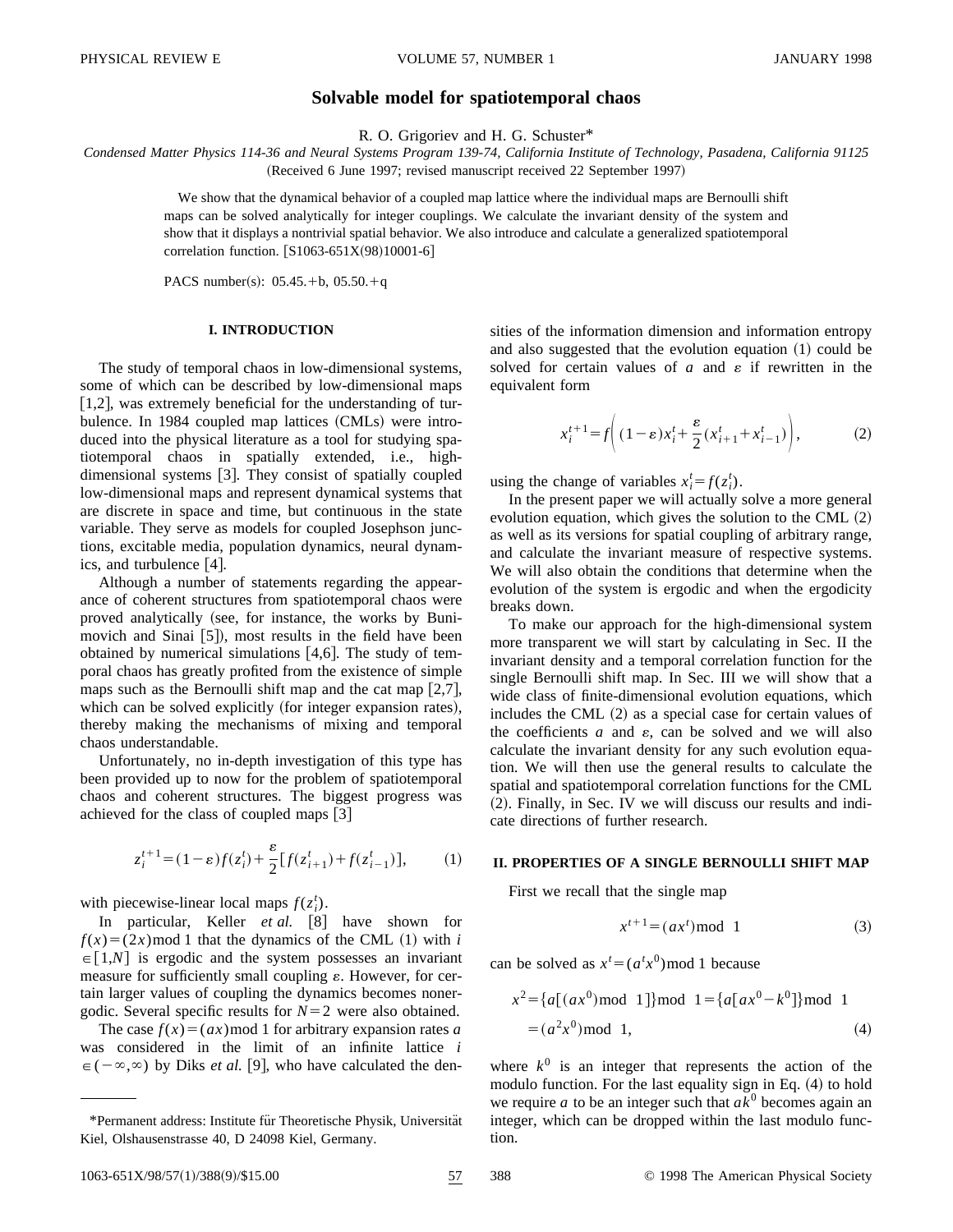Since the modulo function confines the variable  $x<sup>t</sup>$  to a circle, we could view the Bernoulli shift map as a linear map  $x^{t+1} = ax^t$  where the variables exist on a unit circle, i.e., on a 1-torus. Similarly, we shall see below that we can view our coupled map system as a linear map acting on variables confined to an *N*-torus, where *N* is the number of lattice sites.

The invariant density  $\rho(x)$  of the simple Bernoulli shift map measures the distribution of *x* values on the attractor generated by the map and is well known to be a constant  $[2]$ (here and below in this section we assume  $|a|>1$ ). We can obtain this result by noting that  $\rho(x)$  is defined on a unit circle, i.e., it is periodic in *x* and therefore can be represented as a Fourier series

$$
\rho(x) = \sum_{k} \hat{\rho}(k) e^{2\pi i k x},\tag{5}
$$

where *k* takes only integer values  $k=0,\pm 1,\pm 2,...$ .

The density  $\rho^t(x)$  of the points on the attractor evolves from an initial distribution  $\rho^{0}(x)$  according to the Frobenius-Perron equation  $\lfloor 2 \rfloor$ 

$$
\rho^{t}(x) = \int_{0}^{1} dx' \, \delta(x - (a^{t}x') \bmod 1) \rho^{0}(x'), \quad (6)
$$

and since the map  $(3)$  is mixing, the invariant density is given by the long-time limit  $\rho(x) = \lim_{t \to \infty} \rho^t(x)$ .

In order to solve Eq.  $(6)$  we use Eq.  $(5)$  and the fact that the Bernoulli shift map becomes a linear map on a torus, such that

$$
\exp\{2\pi i[(a^t x) \mod 1]\} = \exp(2\pi i a^t x),\tag{7}
$$

to obtain

$$
\hat{\rho}^t(k) = \hat{\rho}^0(a^t k). \tag{8}
$$

If we make the reasonable assumption that the initial distribution  $\rho^{0}(x)$  is nonsingular, then  $\lim_{k\to\infty} \hat{\rho}^{0}(k)=0$ . This means that all Fourier coefficients  $\hat{\rho}^t(k)$  in Eq. (5) tend to zero in the infinite-time limit, except the one that belongs to  $k=0$ . Since

$$
\hat{\rho}^0(0) = \int_0^1 dx \, \rho^0(x) = 1,\tag{9}
$$

this yields  $\hat{\rho}(k) = \delta_{k,0}$  and  $\rho(x) = 1$ .

In a similar fashion we can now define and calculate the time correlation function on the 1-torus. Due to the nontrivial topology of the state space the usual time correlation function

$$
\langle x^0 x^t \rangle = \int_0^1 dx \, \rho(x) x f^t(x), \tag{10}
$$

where the time evolution of *x* is given by the map  $f(x)$ , might produce confusing results. It is therefore advantageous to introduce the time correlation function

$$
G(t) = \int_0^1 dx^0 \rho(x^0) e^{2\pi i (x^0 - x^t)},
$$
\n(11)

where

$$
xt = (atx0) \bmod 1,
$$
 (12)

which respects the fact that the variable  $x$  is an angular variable on a torus [10]. Since  $\rho(x)=1$  for  $|a|>1$ , Eqs. (7) and  $(11)$  yield

$$
G(t) = \int_0^1 dx \ \rho(x) e^{2\pi i (1 - a^t)x} = \delta_{t,0}, \tag{13}
$$

i.e., the correlation vanishes for finite times.

In the following section we will demonstrate what changes have to be made in order to compute in a fashion similar to that above the solution to the dynamical equations, the invariant density, and the time correlation function for our coupled map lattice.

# **III. LATTICE OF COUPLED BERNOULLI SHIFT MAPS**

# **A. Evolution equation**

For the Bernoulli shift map  $f(x)=(ax) \mod 1$  the time evolution for the variables  $x_i^t$  of the CML becomes, according to Eq.  $(2)$ ,

$$
x_i^{t+1} = \left( a \left[ (1 - \varepsilon) x_i^t + \frac{\varepsilon}{2} (x_{i+1}^t + x_{i-1}^t) \right] \right) \mod 1. \quad (14)
$$

If we introduce two new parameters *m* and *n*, such that  $a=m+2n$  and  $\varepsilon=2n/(m+2n)$ , then the equation of motion for the coupled map system can be written in the compact form

$$
x_i^{t+1} = \left(\sum_j A_{ij} x_j^t\right) \text{mod } 1,\tag{15}
$$

where the coupling matrix *A* has elements

$$
A_{ij} = m \delta_{i,j} + n(\delta_{i,i+1} + \delta_{i,i-1}). \tag{16}
$$

This model was independently considered in the limit of an infinitely large lattice by Diks *et al.* [9], who recognized that the evolution equation  $(15)$  can be solved analytically for arbitrary integer parameters  $m$  and  $n$  such that both  $(1-\varepsilon)a$  and  $a\varepsilon/2$  take integer values] and used this fact to show that the components of the state  $x_i^t$  represent an ensemble of independent identically distributed random variables with the uniform probability density on  $[0,1)$ . This is true, however, only for certain combinations of *m* and *n*. In general, the variables  $x_i^t$  are not independent, i.e., there is a nontrivial coherent structure, although more sophisticated methods are necessary to show this by calculating the natural invariant measure  $\mu(\mathbf{x})$ , which defines the invariant density  $\rho(\mathbf{x})$  of the system through  $d\mu(\mathbf{x}) = \rho(\mathbf{x})d\mathbf{x}$  [11]. In particular we will find that in certain cases the system might not be ergodic, and even if it is, the invariant measure might be nonconstant.

Below we present the solution of a more general problem of calculating an invariant measure of the system  $(15)$  of arbitrary length *N* for a wide class of matrices *A*. Indeed, we can free ourselves from the specific form  $(16)$  for  $A_{ii}$ , which was physically motivated by the nearest-neighbor lattice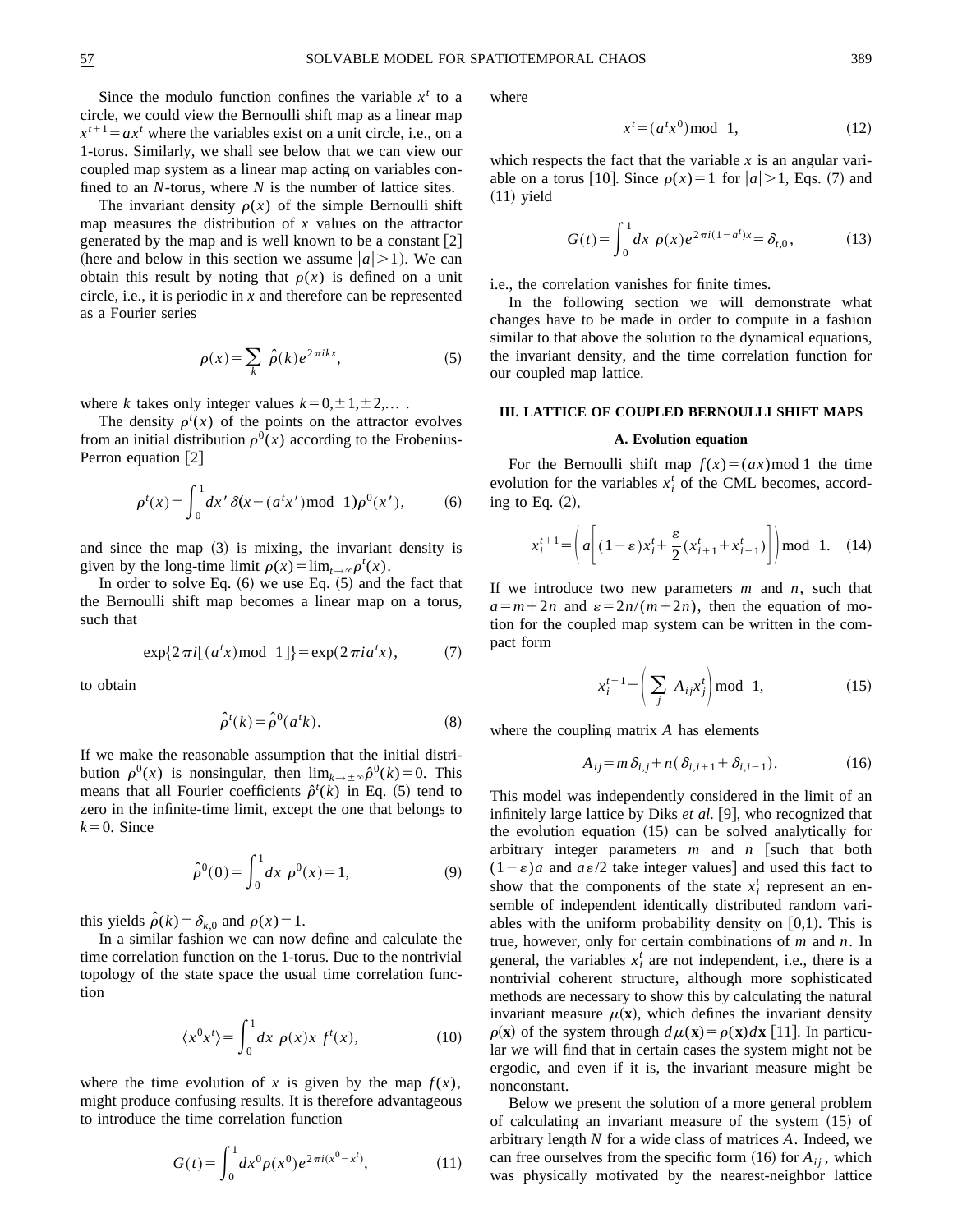$$
\mathbf{x}^{t+1} = (A\mathbf{x}^t) \bmod 1,\tag{17}
$$

where  $\mathbf{x}^t = (x_1^t, \dots, x_N^t)$  and the modulo is taken for each component of the vector  $A\mathbf{x}^t$ . Then we obtain by iterating from the initial condition

$$
\mathbf{x}^{t+1} = (A\mathbf{x}^t) \text{mod } 1 = A\mathbf{x}^t - \mathbf{k}^t,\tag{18}
$$

where  $\mathbf{k}^t$  is a vector with integer components, which represents the action of the modulo function. This yields

$$
\mathbf{x}^{t+2} = (A\mathbf{x}^{t+1}) \mod 1 = (A[A\mathbf{x}^t - \mathbf{k}^t]) \mod 1
$$
  
= (A\mathbf{x}^t - A\mathbf{k}^t) \mod 1 = (A^2\mathbf{x}^t) \mod 1, (19)

where the last equality sign holds only because all elements of the matrix A are integers, such that  $A\mathbf{k}^t$  is a vector with integer components, which can be dropped under the last modulo function. Since Eq.  $(19)$  holds for any *t*, we obtain the closed-form solution as a function of the initial value

$$
\mathbf{x}^t = (A^t \mathbf{x}^0) \bmod 1. \tag{20}
$$

Equation  $(19)$  shows that we can solve not only the coupled map lattice problem  $(14)$ , but all linearly coupled systems where the coupling occurs via a matrix *A* with integer elements  $A_{ij}$  and the nonlinearity is provided by the modulo function. The solution can be obtained by first solving the linear problem, i.e., by obtaining  $A<sup>t</sup>**x**<sup>0</sup>$  and then taking the modulo, which is the same as having the linear map acting on an *N*-torus in analogy to the famous Arnold cat map in two dimensions  $[7]$ .

Next we investigate the invariant density and the spatiotemporal correlation function of the CML. The first quantity gives us information about the measurable time-averaged spatial structures in the system and the second one tells us about the measurable spatiotemporal structures.

### **B. Invariant density**

Similarly to the one-dimensional case, the invariant density  $\rho(x)$  yields the distribution of points on the attractor generated by the map  $\mathbf{x}^{t+1} = (A\mathbf{x}^t) \text{ mod } 1$ . Assuming that the map is mixing, it could be obtained by starting from an initial distribution  $\rho^0(\mathbf{x})$  as the infinite-time limit of  $\rho^t(\mathbf{x})$  in the Frobenius-Perron equation

$$
\rho^{t}(\mathbf{x}) = \int d\mathbf{x}' \, \delta(\mathbf{x} - (A^{t}\mathbf{x}') \bmod 1) \rho^{0}(\mathbf{x}'). \tag{21}
$$

Although the mixing property might not hold for every matrix *A* with integer elements, we expect the violation of this property to be an exception rather than the rule. In particular it was proved  $[8]$  that the map  $(14)$  possesses an invariant mixing measure for

$$
|a| > 2, \quad \varepsilon < \overline{\varepsilon}, \tag{22}
$$

where  $0 < \overline{\epsilon} < 1$  is some constant (it was suggested that this result will in fact hold for all  $|a| > 1$ ).

Since all quantities involved in Eq.  $(21)$  are periodic on an *N*-torus, the Fourier decomposition of  $\rho^t(\mathbf{x})$  contains only wave vectors **k** with integer components ( $\mathbf{k} \in \mathbb{Z}^N$ ):

$$
\rho^{t}(\mathbf{x}) = \sum_{\mathbf{k}} \hat{\rho}^{t}(\mathbf{k}) e^{2\pi i \mathbf{k} \cdot \mathbf{x}}.
$$
 (23)

By using the *N*-dimensional generalization of the equality  $(7)$ 

$$
\exp\{2\,\pi i\mathbf{k}\cdot[(A^t\mathbf{x})\,\text{mod}\ 1]\} = \exp\{2\,\pi i[(A^t)^T\mathbf{k}]\cdot\mathbf{x}\},\tag{24}
$$

one obtains from Eqs.  $(21)$  and  $(23)$ 

$$
\hat{\rho}^t(\mathbf{k}) = \hat{\rho}^0((A^t)^T \mathbf{k}).\tag{25}
$$

If the initial distribution  $\rho^{0}(\mathbf{x})$  is nonsingular, all Fourier coefficients vanish for large values of the wave vector:

$$
\lim_{|\mathbf{k}| \to \infty} \hat{\rho}^0(\mathbf{k}) = 0. \tag{26}
$$

For a completely expanding map, where all eigenvalues of the matrix *A* have an absolute value larger than one, lim<sub>*t*→∞</sub>( $A^t$ )<sup>*T*</sup>**k**=∞ for each **k**≠**0** and the only nonvanishing Fourier component becomes

$$
\hat{\rho}^0(\mathbf{0}) = \int d\mathbf{x} \rho^0(\mathbf{x}) = 1,
$$
\n(27)

which yields a constant invariant density

$$
\rho(\mathbf{x}) = 1. \tag{28}
$$

This result is completely analogous to the single map case. However, we may obtain different results for the invariant density if there are nonexpanding directions in the phase space.

Indexing the stable ( $|\lambda|$ <1), central ( $|\lambda|=1$ ), and unstable  $(|\lambda|>1)$  eigenvalues and right (left) eigenvectors **e**  $(\widetilde{\mathbf{e}})$  of the matrix  $A^T$  with indices *s*, *c*, and *u*, respectively, we have

$$
(At)Tk = \sum_{p=s,c,u} \lambda_p^t (\widetilde{\bf e}^p \cdot {\bf k}) {\bf e}^p.
$$
 (29)

According to the above, we will obtain results that differ from the trivial expanding case only if there exists at least one  $k \neq 0$  such that its components along the unstable directions are all zero, i.e., it is contained in the direct sum of the stable and central manifolds ( $\mathbf{k} \in W^c \oplus W^s$ ) of the fixed point  $k=0$  of the "conjugate" map

$$
\mathbf{k}^{t+1} = A^T \mathbf{k}^t. \tag{30}
$$

On the other hand, Eqs.  $(25)$  and  $(29)$  tell us that it is not enough to have central or contracting eigenvalues in order to get a nonconstant invariant density.

Let us first consider the case with a single stable direction  $e^s$  and no central directions. Since all components  $k_i$  of a vector **k** are integers, it is contained within the stable mani-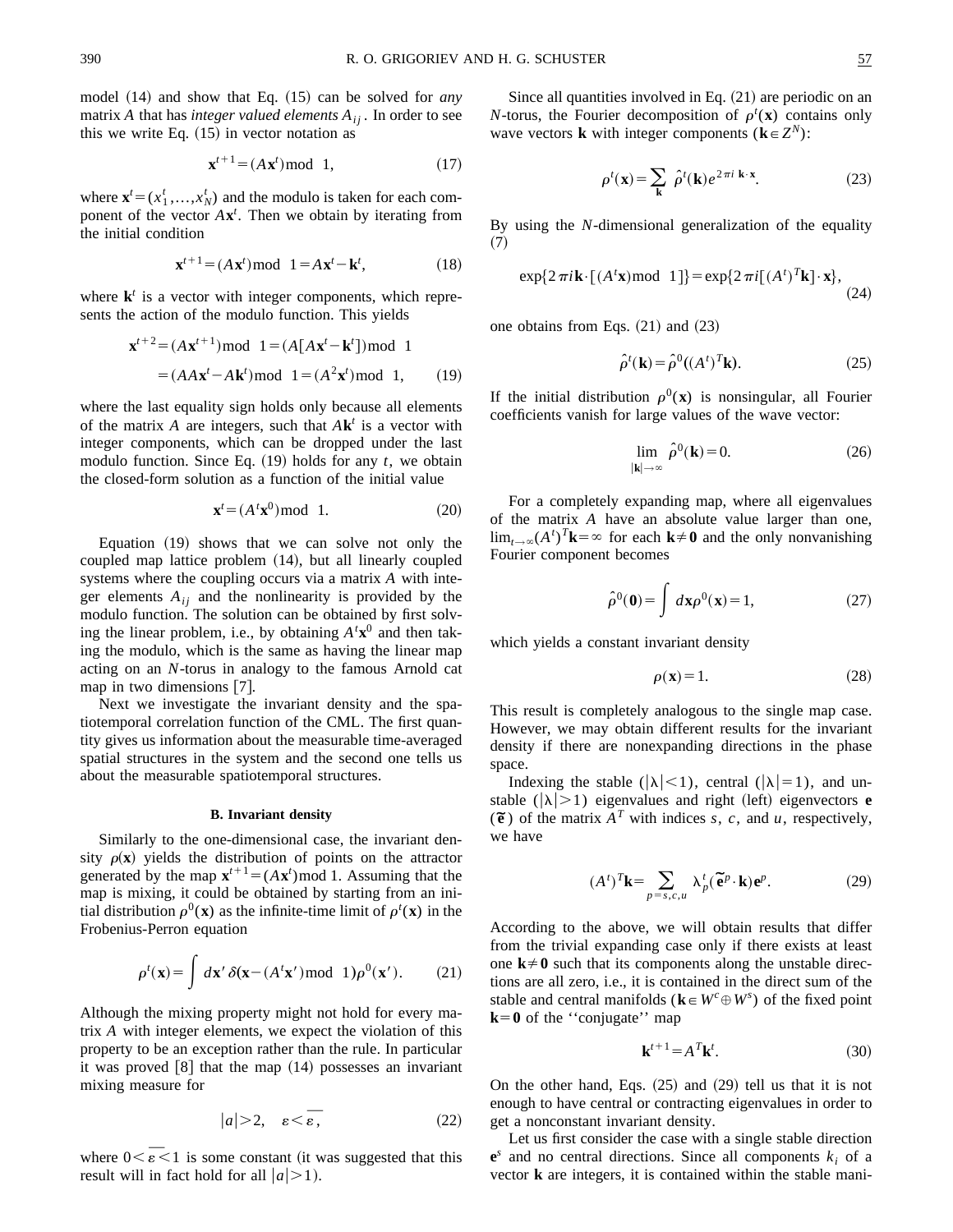

FIG. 1. Cat map: None of the integer-component wave vectors lies on the stable manifold  $W^s$  of the fixed point  $\mathbf{k} = \mathbf{0}$ .

fold  $W^s$  only if there exists a scalar  $\nu$  such that  $\nu$ **k** = **e**<sup>*s*</sup>. This in turn means that the components  $\{e_1^s, \ldots, e_N^s\}$  should be mutually rational, i.e.,

$$
e_1^s : e_2^s : \dots : e_N^s = k_1 : k_2 : \dots : k_N. \tag{31}
$$

An example where we have one contracting and one expanding direction is the cat map

$$
A = \begin{pmatrix} 1 & 1 \\ 1 & 2 \end{pmatrix}.
$$
 (32)

Although the eigenvalue corresponding to the contracting direction is  $\lambda_s = (3-\sqrt{5})/2 < 1$ , this map still has a constant invariant density because the components of the eigenvector  ${\bf e}^{s}$  = (2,1– $\sqrt{5}$ ) belonging to  $\lambda_s$  have a nonrational ratio (see Fig.  $1$ ) leading to

$$
\lim_{t \to \infty} \hat{\rho}^t(\mathbf{k}) = \delta_{\mathbf{k},0}.
$$
\n(33)

Generally, in order to get a nonconstant invariant density our model must possess a central and/or a stable manifold, i.e.,  $W^c \oplus W^s \neq \{0\}$ , whose direct sum in turn should contain at least one vector with mutually rational components. Every vector  $\mathbf{k} \in \mathbb{Z}^N$  such that  $\mathbf{k} \in (W^c \oplus W^s) \setminus W^c$  is pulled in the long-time limit into the origin, according to Eq.  $(29)$ :

$$
\lim_{t \to \infty} \hat{\rho}^t(\mathbf{k}) = \lim_{t \to \infty} \hat{\rho}^0((A^t)^T \mathbf{k}) = \hat{\rho}^0(\mathbf{0}) = 1.
$$
 (34)

Similarly, vectors  $\mathbf{k} \in \mathbb{Z}^N$  such that  $\mathbf{k} \in W^c$  are either left invariant under the action of the map  $(30)$ , and then

$$
\hat{\rho}^t(\mathbf{k}) = \hat{\rho}^0(\mathbf{k}) = e^{-2\pi i \mathbf{k} \cdot \mathbf{x}^0},\tag{35}
$$

or change sign after each iteration, giving

$$
\hat{\rho}^t(\mathbf{k}) = \begin{cases}\n\hat{\rho}^0(\mathbf{k}) = e^{-2\pi i \mathbf{k} \cdot \mathbf{x}^0}, & t \text{ even} \\
\hat{\rho}^1(\mathbf{k}) = e^{-2\pi i \mathbf{k} \cdot \mathbf{x}^1}, & t \text{ odd.} \n\end{cases}
$$
\n(36)

As a result, the definition of the invariant density has to be adjusted to read

$$
\rho(\mathbf{x}) = \frac{1}{2} \lim_{t \to \infty} [\rho^t(\mathbf{x}) + \rho^{t+1}(\mathbf{x})]
$$
  
= 
$$
\frac{1}{2} \sum_{\mathbf{k}} \lim_{t \to \infty} [\rho^t(\mathbf{k}) + \rho^{t+1}(\mathbf{k})] e^{2\pi i \mathbf{k} \cdot \mathbf{x}}.
$$
 (37)

The invariant density will contain only nonvanishing Fourier components with wave vectors  $\mathbf{k} \in W^c \oplus W^s$ :

$$
\rho(\mathbf{x}) = \sum_{\mathbf{k} \in (W^c \oplus W^s) \setminus W^c} e^{2\pi i \mathbf{k} \cdot \mathbf{x}} + \frac{1}{2} \sum_{\mathbf{k} \in W^c} (e^{2\pi i \mathbf{k} \cdot (\mathbf{x} - \mathbf{x}^0)} + e^{2\pi i \mathbf{k} \cdot (\mathbf{x} - \mathbf{x}^1)}).
$$
(38)

Using the fact that any  $\mathbf{k} \in \mathbb{Z}^N \cap (W^c \oplus W^s)$  can be represented as a linear combination of a (usually small) number of basis vectors  $f^j$ ,  $j = 1,...,M$ , with integer coefficients  $p_j$ , i.e.,  $\mathbf{k} = \sum_j p_j \mathbf{f}^j$ , we can rewrite Eq. (38) as

$$
\rho(\mathbf{x}) = \prod_{j=c,s} \sum_{p_j} e^{2\pi i p_j \mathbf{f}^j \cdot \mathbf{x}} - \prod_{j=c} \sum_{p_j} e^{2\pi i p_j \mathbf{f}^j \cdot \mathbf{x}} + \frac{1}{2} \sum_{t=0}^{1} \prod_{j=c} \sum_{p_j} e^{2\pi i p_j \mathbf{f}^j \cdot (\mathbf{x} - \mathbf{x}^t)},
$$
(39)

where the basis vectors belonging to  $W^c$  and  $W^s$  are denoted as  $f^c$  and  $f^s$ , respectively. Summing up, we finally obtain

$$
\rho(\mathbf{x}) = \prod_{j=c,s} \delta((\mathbf{f}^j \cdot \mathbf{x}) \mod 1) - \prod_{j=c} \delta((\mathbf{f}^j \cdot \mathbf{x}) \mod 1)
$$
  
+ 
$$
\frac{1}{2} \sum_{t=0}^{1} \prod_{j=c} \delta([\mathbf{f}^j \cdot (\mathbf{x} - A^t \mathbf{x}^0)] \mod 1.
$$
 (40)

This result is quite interesting and revealing. First of all, we see that the local and global properties of the system uncouple in the Fourier representation. The nontrivial structure appears as a combination of those properties, when the intersection of the "marginally stable" manifold  $W^c \oplus W^s$  of the fixed point  $\mathbf{k}=\mathbf{0}$ , with the set  $\mathbb{Z}^N$ , which is the reflection of the topology, contains more than one point.

Next we note that the evolution of the system is not always ergodic. In particular, if the set of basis vectors  $f^c$  is not empty (which requires nonhyperbolicity in the first place), the system has a continuum of ergodic components, whose location is determined by the initial condition. Each ergodic component is contained in a finite union of subspaces of  $\mathbb{R}^N$ , which are perpendicular to every basis vector  $f^c$ , in exact agreement with the statement, proved analytically by Keller *et al.* (see Theorem 2 in [8]) for  $a=2$  and  $\varepsilon \in [0,1]$ . An example of such situation is presented by the CML  $(14)$ , as we will see below.

If the set of basis vectors  $f^c$  is empty, e.g., for a hyperbolic system, we find the unique invariant density  $\boxed{\text{giving the}}$ natural measure  $\mu(\mathbf{x})$ , in the form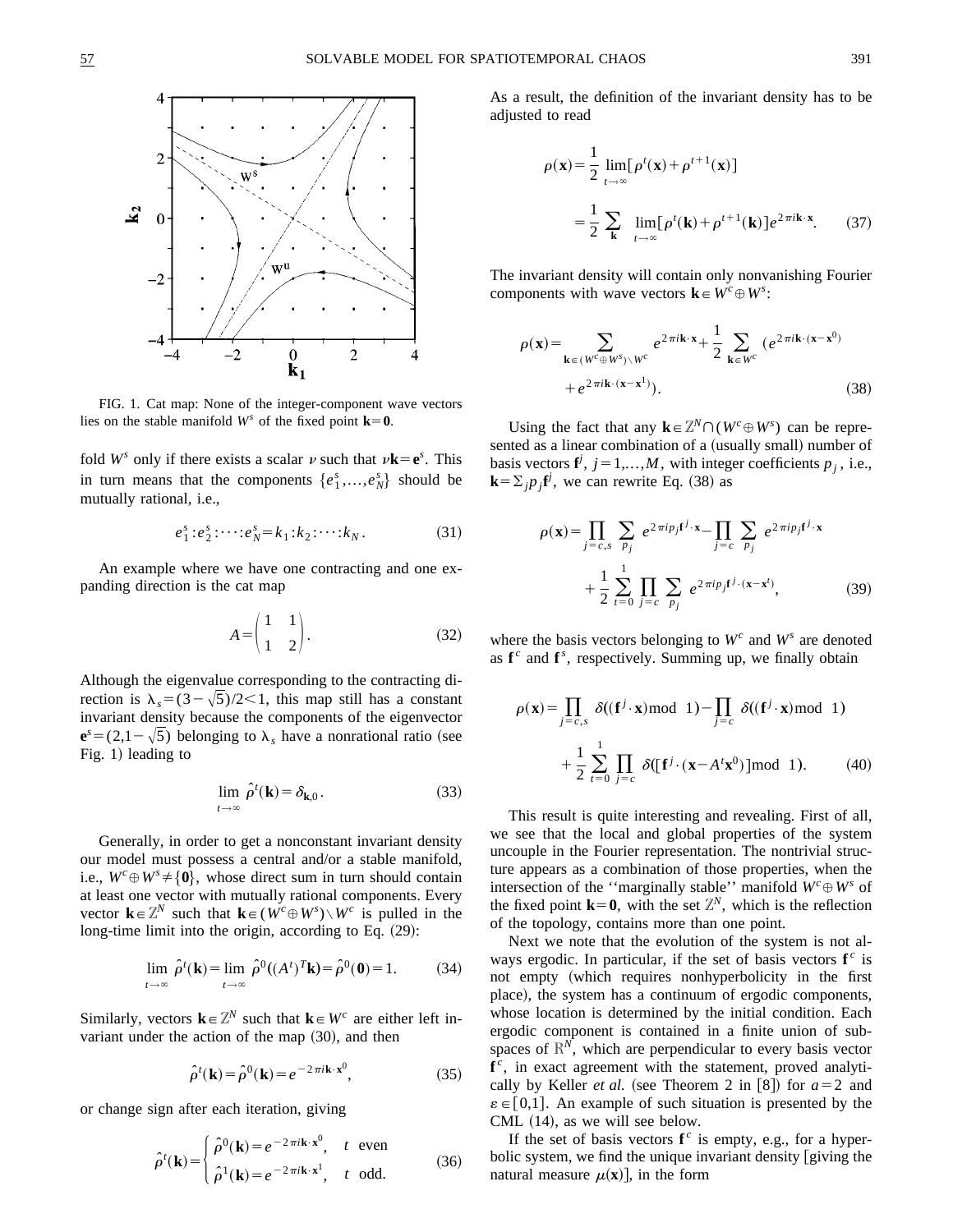$$
\rho(\mathbf{x}) = \prod_{j=s} \delta((\mathbf{f}^j \cdot \mathbf{x}) \bmod 1),\tag{41}
$$

which reduces to Eq.  $(28)$  if the set of  $f<sup>s</sup>$  is empty as well. Otherwise, a nonconstant invariant density results, leading to the existence of nontrivial spatiotemporal structures in the system. We should note, however, that the structure of the invariant density  $(41)$  implies that high-order correlations are expected. The widely used pair correlation functions therefore might not indicate any coherent structure, even if the latter is present.

#### **C. Nearest-neighbor coupling**

Up to now our conclusions have been completely general for any coupling matrix *A* with integer elements. Let us now consider the condition  $(34)$  in more detail for our onedimensional nearest-neighbor model (14). The corresponding matrix  $(16)$  can be diagonalized by Fourier transformation in the space variables *i*, leading for periodic boundary conditions to eigenvalues

$$
\lambda_q = m + 2n \cos(q) \tag{42}
$$

and the corresponding eigenvectors

$$
\mathbf{e}_c^q = N^{-1}(\cos(q), \cos(2q), \dots, \cos(Nq)),
$$
  

$$
\mathbf{e}_s^q = N^{-1}(\sin(q), \sin(2q), \dots, \sin(Nq)),
$$
 (43)

where  $q=2\pi p/N$  and  $p=0,\ldots,N/2$  (for *N* even).

Of these only a few have mutually rational components. For instance, both  $cos(q)$ :1 and  $sin(2q)$ : $sin(q)$  are rational only if  $cos(q)$  is rational, which immediately restricts the allowed wave vectors  $q=2\pi p/N$  to a set of five values:  $q^* = 0, \pi/3, \pi/2, 2\pi/3, \pi$ . Each  $q^*$  generates basis vectors **f**<sup>*s*</sup> if  $|\lambda_{q*}| < 1$  and **f**<sup>c</sup> if  $|\lambda_{q*}| = 1$ :

$$
\mathbf{f}^{0} = (1,...,1),
$$
\n
$$
\mathbf{f}_{1}^{\pi/3} = (1, -1, -2, -1, 1, 2, ..., 2),
$$
\n
$$
\mathbf{f}_{2}^{\pi/3} = (-1, -2, -1, 1, 2, 1, ..., 1),
$$
\n
$$
\mathbf{f}_{1}^{\pi/2} = (0, -1, 0, 1, ..., 1),
$$
\n
$$
\mathbf{f}_{2}^{\pi/2} = (1, 0, -1, 0, ..., 0),
$$
\n
$$
\mathbf{f}_{1}^{2\pi/3} = (-1, -1, 2, ..., 2),
$$
\n
$$
\mathbf{f}_{2}^{2\pi/3} = (-1, 2, -1, ..., -1),
$$
\n
$$
\mathbf{f}_{1}^{\pi} = (-1, 1, ..., 1).
$$
\n(44)

Rationality of  $cos(q^*)$  in not an unexpected result, e.g., choosing  $cos(q^*) = -m/2n$  results in the eigenvalue  $\lambda_q^* = 0$ , according to Eq.  $(42)$ , which requires

$$
(\mathbf{f} \cdot \mathbf{x}^t) \bmod 1 = 0 \quad \forall t > 0,
$$
 (45)

where we defined  $\mathbf{f} = \kappa_q \cdot \mathbf{e}^{q^*}$  with  $\kappa_q \cdot N$  if  $q^* = 0, \pi/2, \pi$ and 2*N* otherwise. This in turn requires  $\rho(\mathbf{x})$  $\sim \delta((\mathbf{f} \cdot \mathbf{x}) \mod 1)$ , which is seen to be the case by comparing with Eq.  $(41)$ .

Similarly, the marginal eigenvalues  $\lambda_{q*} = \pm 1$  also require the cosine to be rational:  $cos(q^*) = (-m \pm 1)/2n$ . It can be seen that this is again consistent with the analytical result of Keller *et al.* (Theorem 2 of  $[8]$ ). The theorem states that the marginal value of the Lyapunov exponent  $\lambda_p = 1$  for  $p = N/r$ or  $p=N(r-1)/r$ , i.e.,  $q^*=2\pi/r$  (or  $q^*=2\pi(r-1)/r$  if we allow *q* to vary in the interval  $[\pi,2\pi]$  with  $r=2, 3, 4$ , or 6, is a sufficient condition for the existence of a continuum of ergodic components.

Since  $2 \cos(q^*)$  can only take values  $0, \pm 1$ , and  $\pm 2$ , the maximal number of basis vectors for the CML  $(15)$ ,  $(16)$  is  $M=6$  and is achieved for  $m=0$ ,  $n=\pm 1$ , and  $N \ge 12$ , when both the number of "central" basis vectors  $f^c$  and the number of "stable" basis vectors  $f<sup>s</sup>$  reach the maximum values of four and two, respectively.

From now on, however, we will restrict the discussion to the physically interesting case of ergodic dynamics. Then, there is a unique invariant density, given by Eq.  $(41)$  with  $M \leq 2$ . In order to numerically check the consistency of our results and to calculate various correlation functions, it is useful to define the one-dimensional projection of the invariant density  $\rho(\mathbf{x})$  on a chosen direction **g**:

$$
\rho_{\mathbf{g}}(s) = \int_{I^N} \delta(s - \mathbf{g} \cdot \mathbf{x}) \rho(\mathbf{x}) d\mathbf{x},\tag{46}
$$

where  $I^N$  denotes the unit *N*-dimensional cube  $[0,1]^N$ . For example, if  $g_i = \delta_{ij}$ , Eq. (46) gives the distribution of the *j*th component of the state  $\rho(x_j) = 1$  in complete agreement with the result of  $[9]$ .

If **g** coincides with one of the basis directions, i.e.,  $\mathbf{g} = v\mathbf{f}^l$ for some *l*, the projection

$$
\rho_{\mathbf{g}}(s) = \int_{I^N} \delta(s - \nu \mathbf{f}^l \cdot \mathbf{x}) \prod_{j=1}^M \sum_{p_j} \delta(p_j - \mathbf{f}^j \cdot \mathbf{x}) d\mathbf{x}
$$

$$
= \sum_p D_p \delta(s - \nu p) \tag{47}
$$

becomes singular: We get a series of  $\delta$  functions with an envelope

$$
D_p = \int_{I^N} \delta(p - \mathbf{f}^l \cdot \mathbf{x}) \prod_{j \neq l} \sum_{p_j} \delta(p_j - \mathbf{f}^j \cdot \mathbf{x}) d\mathbf{x}.
$$
 (48)

Otherwise, the projection  $(46)$  is a continuous, nonsingular function of parameter *s*. In other words, only the projection on the directions defined by the basis vectors  $f^j$  is singular.

In particular, the eigenvector  $e^q$  defines a basis direction  $f^j$  if and only if the projection (46) on this eigenvector [we define  $\rho^q(s) = \rho_g(s)$  for  $g = e^q$ ,

$$
\rho^{q}(s) = \int_{I^{N}} \delta(s - \mathbf{e}^{q} \cdot \mathbf{x}) \prod_{j=1}^{M} \sum_{p_{j}} \delta(p_{j} - \mathbf{f}^{j} \cdot \mathbf{x}) d\mathbf{x}, \quad (49)
$$

is singular. This implies that  $e^q = v_q f^j$  for some *j*.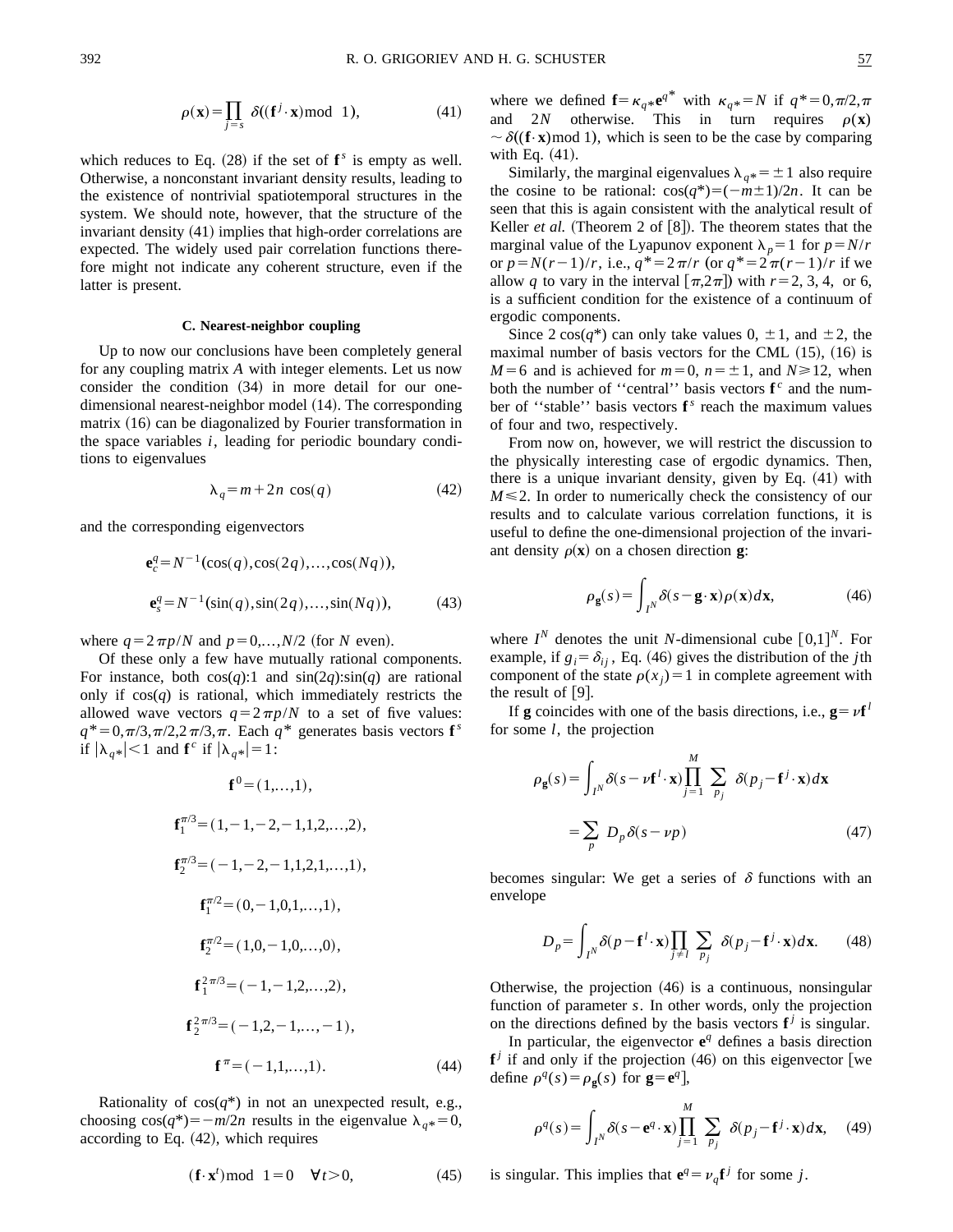One can trivially verify that the projection  $(49)$  has the average

$$
s_q = \int s \rho^q(s) ds = \frac{1}{2} \delta_{q,0}
$$
 (50)

and the dispersion given by

$$
\sigma_q^2 = \int (s - s_q)^2 \rho^q(s) ds = \frac{1}{24N} (1 + \delta_{q,0} + \delta_{q,\pi})
$$
 (51)

for all  $q \neq q^*$  and almost always for  $q = q^*$ . The few exceptions are all specific to short lattices: For  $N=2$  and  $m=2n$ we obtain

$$
\sigma_0^2 = \frac{1}{12}, \quad \sigma_\pi^2 = 0,\tag{52}
$$

while  $N=2$  and  $m=-2n$  yield

$$
\sigma_0^2 = 0, \quad \sigma_\pi^2 = \frac{1}{12};\tag{53}
$$

 $N=3$  with  $m=n$  gives

$$
\sigma_0^2 = \frac{1}{12}, \quad \sigma_{2\pi/3}^2 = 0 \tag{54}
$$

and, finally,  $N=4$  with  $m=0$  and arbitrary *n* gives

$$
\sigma_0^2 = \sigma_\pi^2 = \frac{1}{24}, \quad \sigma_{\pi/2}^2 = 0. \tag{55}
$$

It is interesting to note, however, that for  $N>4$  the dispersion is given by formula  $(51)$  even for the values of parameters corresponding to nonergodic dynamics.

As expected, numerically calculating the projection  $\rho^{q}(s)$ on the stable and unstable directions  $(43)$ , we get a singular distribution only for  $q = q^*$  [Fig. 2(b)], provided the respective eigenvector is stable ( $|\lambda_q|$ <1). Otherwise a smooth Gaussian-like distribution is obtained [Fig.  $2(a)$ ].

Indeed, one can easily see that for  $M=0$ ,

$$
\rho^{q}(s) = \int_{I^{N}} \delta(s - \mathbf{e}^{q} \cdot \mathbf{x}) d\mathbf{x}
$$
 (56)

gives the probability distribution for the sum *s* of *N* independent weighted random variables  $x_i$ , each uniformly distributed on  $[0,1]$ . The weights are given by the coordinates of the eigenvector  $e_i^q$ . In the large length limit one can apply the central limit theorem  $[12]$ , which would yield the distribution for the sum *s*, approaching a Gaussian as  $N \rightarrow \infty$ .

For  $M > 0$  Eq. (49) still gives the probability distribution for the sum of *N* weighted random variables. However, now the variables are not independent, but correlated through the product of  $M$   $\delta$  functions (which can be simply interpreted as functional dependences of  $M$  of the variables on the rest). In the large length limit this correlation can be ignored (as long as  $M \ll N$  and the integral in Eq. (49) will still approach a Gaussian. A similar argument for the integral in Eq.  $(48)$ shows that both the continuous distribution and the envelope



FIG. 2. Projection of the invariant density  $\rho^{q}(s-s_{q})$  for (a) *q*  $\neq q^*$ , arbitrary  $\lambda_q$  as well as  $q = q^*$ ,  $|\lambda_q| > 1$  and (b)  $q = q^*$ ,  $|\lambda_q|$  < 1. We used *N* = 32.

of the singular distribution (49) become Gaussian for  $N \rightarrow \infty$ , independent of the number of basis vectors  $f^s$ :

$$
\rho^{q}(s) \approx \begin{cases} \frac{\nu_{q}}{\sigma_{q}} \phi \left( \frac{s - s_{q}}{\sigma_{q}} \right) \delta(s - \nu_{q} p), & \text{if } \exists j : e^{q} = \nu_{q} \mathbf{f}^{j} \\ \frac{1}{\sigma_{q}} \phi \left( \frac{s - s_{q}}{\sigma_{q}} \right), & \text{otherwise,} \end{cases}
$$
\n
$$
(57)
$$

where  $\phi(t) = (2\pi)^{-1/2} \exp(-t^2/2)$  is the normalized Gaussian and  $\nu_q = \kappa_q^{-1}$ .

#### **D. Spatiotemporal correlations**

In the case of coupled map lattices the use of the standard two-point spatial correlation function is rather well motivated and is arguably the easiest way to uncover the pair correlations inherent in the system. The correlation function is trivially calculated to yield

$$
C(r) = \langle x_i x_{i+r} \rangle - \langle x_i \rangle \langle x_{i+r} \rangle = \frac{1}{12} \delta_{r,0}
$$
 (58)

for the completely expanding case with  $\rho(\mathbf{x})=1$  [here  $\langle \rangle$ denotes the average taken with  $\rho(\mathbf{x})$ .

If there are contracting directions, we rewrite Eq.  $(58)$  as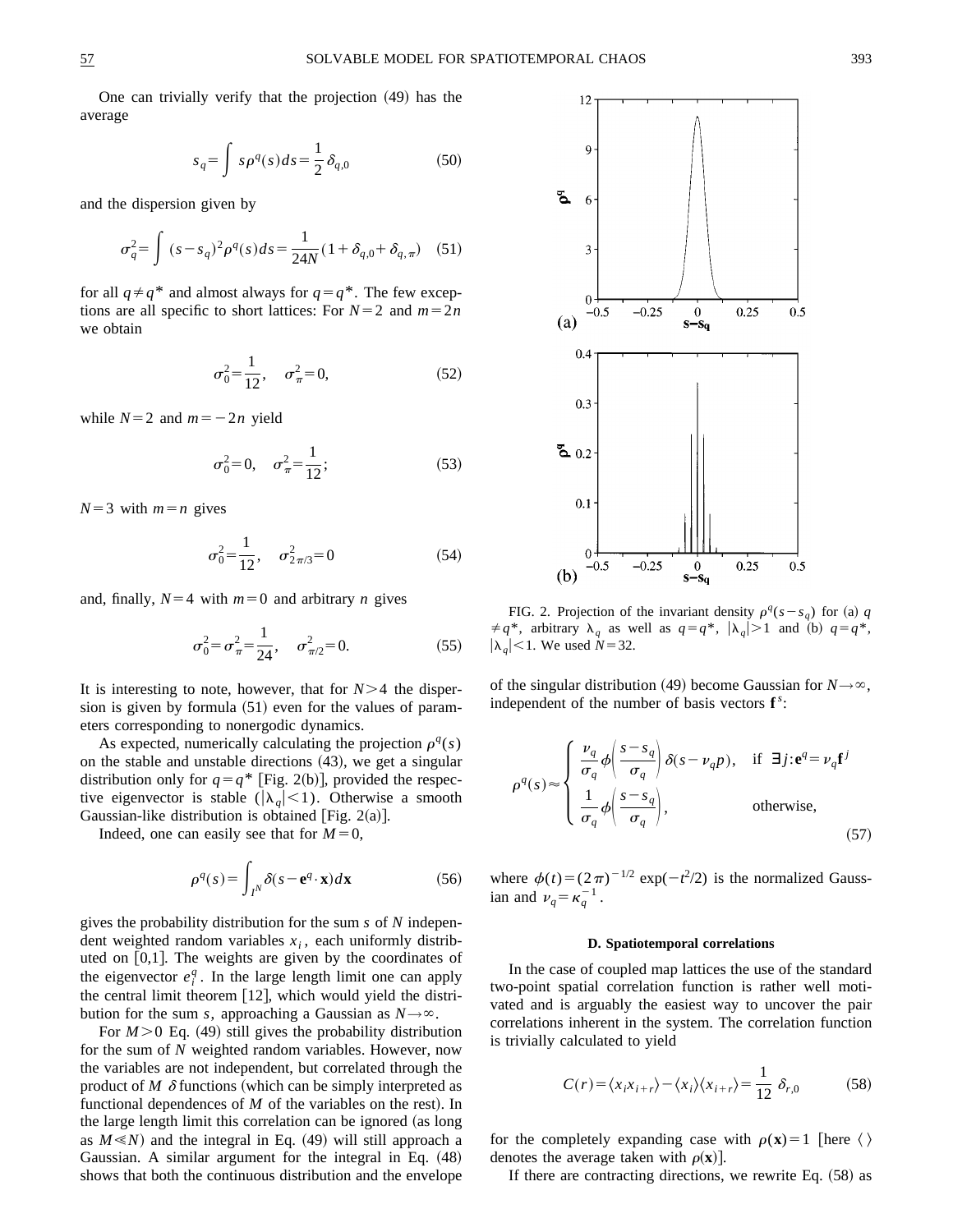$$
C(r) = \sum_{q} (\sigma_{s,q}^{2} + \sigma_{c,q}^{2}) e^{iqr} = \sum_{q} \left( \sigma_{s,q}^{2} + \sigma_{c,q}^{2} - \frac{1}{12N} \right) e^{iqr}
$$

$$
+ \frac{1}{12} \delta_{r,0}, \qquad (59)
$$

where  $\sigma_{s,q} = \sigma_{c,q} = \sigma_q$  for all *q* except  $\sigma_{s,0} = \sigma_{s,\pi} = 0$ . Since  $\sigma_q^2 = (1 + \delta_{q,0} + \delta_{q,\pi})/24N$  for all  $q \neq q^*$ ,

$$
C(r) = \frac{1}{12} \delta_{r,0} + \left(\sigma_0^2 - \frac{1}{12N}\right) + \left(\sigma_\pi^2 - \frac{1}{12N}\right)(-1)^r
$$
  
+4
$$
\sum_{q = \pi/3, \pi/2, 2\pi/3} \left(\sigma_q^2 - \frac{1}{24N}\right) \cos(qr).
$$
 (60)

This reduces to a  $\delta$  correlation which coincides with the result (58) obtained for  $\rho(x) = 1$  in all but a few special cases described above, when  $\sigma_q^2 \neq (1 + \delta_{q,0} + \delta_{q,\pi})/24N$ . For instance, choosing  $m=0$  yields, for  $N=4$ , the invariant density

$$
\rho(\mathbf{x}) = \delta(x_1 - x_3)\,\delta(x_2 - x_4) \tag{61}
$$

and according to Eqs.  $(55)$  and  $(60)$ 

$$
C(r) = \frac{1}{24} + \frac{(-1)^r}{24} = \begin{cases} \frac{1}{12} & \text{if } r = 0,2\\ 0 & \text{if } r = 1,3. \end{cases}
$$
 (62)

Since the invariant density, although being nontrivial, does not tell us much about the spatiotemporal structures in the system, next we introduce a spatiotemporal correlation function  $G_i(r,t)$ , which is a straightforward generalization of the time correlation function  $(11)$ :

$$
G_i(r,t) = \int d\mathbf{x}^0 \rho(\mathbf{x}^0) e^{2\pi i (x_i^0 - x_{i+r}^t)}.
$$
 (63)

By expanding  $\rho(x)$  into Fourier series we obtain, in analogy to Eq.  $(25)$ ,

$$
G_i(r,t) = \sum_{\mathbf{k}} \hat{\rho}(\mathbf{k}) \prod_{j=1}^N \delta(k_j - A_{i+r,j}^t + \delta_{i,j}).
$$
 (64)

Since only the nonvanishing Fourier components  $\hat{\rho}(\mathbf{k}^*)=1$ (where  $\mathbf{k}^* = \sum_l n_l \mathbf{f}^l$ ) of the invariant density (41) contribute, Eq.  $(64)$  reduces to

$$
G_i(r,t) = \sum_{n_1,\dots,n_M} \prod_{j=1}^N \delta\left(\sum_{l=1}^M n_l f_j^l - A_{i+r,j}^t + \delta_{i,j}\right). \tag{65}
$$

In a translationally invariant system  $G_i(r,t)$  does not depend on *i*, so we drop the index and fix *i* (set  $i=1$  to be specific).

It can be easily verified that the correlation  $(63)$  is short ranged in both space and time. First we note that it vanishes if the vector  $\mathbf{k}_r^t$  with components  $k_j = A_{1+r,j}^t - \delta_{1,j}$  does not lie on the stable manifold  $W^s$ . According to Eq. (29),

$$
A'_{1+r,j} = \lambda'_1 \left[ e_{1+r}^1 e_j^1 + \left( \frac{\lambda_2}{\lambda_1} \right)^t e_{1+r}^2 e_j^2 + \cdots \right],
$$
 (66)

where  $\lambda_1$  is the largest and  $\lambda_2$  the next largest eigenvalue and  $e^1$  and  $e^2$  are the respective eigenvectors. For increasing *t* the vector  $\mathbf{k}_r^t$  asymptotically approaches the direction defined by  $e^1$  and therefore cannot lie on the stable manifold for  $t \geq \tau$ , where  $\tau$  is some finite (and typically small) integer.

On the other hand, for  $t=0$  we have

$$
G(r,0) = \sum_{n_1,\dots,n_M} \prod_{j=1}^N \delta \left( \sum_{l=1}^M n_l f_j^l - \delta_{1+r,j} + \delta_{1,j} \right) \tag{67}
$$

and one can easily see that equal-time spatial correlations vanish for sufficiently large lattices. Indeed, in the translationally invariant case any possible basis vectors (44) are periodic in space with periods 1, 2, 3, 4, or 6 and any linear combination of these will also be periodic with period of at most 12. Since the vector with components  $k_i = \delta_{1+r, i} - \delta_{1,i}$ is *not* periodic for  $r \neq 0$ , the maximal size of the system with nontrivial correlation is limited to  $N=12$ . Again, considering the CML (14) with  $m=0$  and  $N=4$  as an example, we obtain  $f' = (0,-1,0,1)$  and  $f' = (1,0,-1,0)$  as the basis vectors and consequently

$$
G(r,0) = \begin{cases} 1 & \text{if } r = 0,2 \\ 0 & \text{if } r = 1,3, \end{cases}
$$
 (68)

i.e., we retrieve the result  $(62)$ .

The results obtained above for two different two-point correlation functions should serve as a warning for using low-order correlations as an indicator of the existence of coherent structures. Although our model is admittedly rather special, we might suggest that certain types of coherent structures will generically only transpire through the highorder correlations such that the order is comparable to the number of degrees of freedom of the dynamical system considered.

# **IV. DISCUSSION**

To summarize, we have shown that the solution for the dynamical behavior of a lattice of Bernoulli maps, which are coupled by a matrix *A* with integer coefficients, can be given in the closed form as  $\mathbf{x}^t = (A^t \mathbf{x}^0) \text{ mod } 1$ , i.e., the dynamical behavior of the coupled map system can be described by the repeated action of a linear map  $A<sup>t</sup>**x**<sup>0</sup>$  on variables that are confined to an *N*-torus. This picture explains that the essentials of the dynamical behavior are dictated by the eigenvalues and eigenvectors of *A*.

We have also calculated the invariant density and a number of correlation functions, and it is instructive to compare our results with the general results obtained by Bunimovich and Sinai  $|5|$ , who proved that for sufficiently small coupling  $(in our case determined by the parameter  $\varepsilon$ ) certain expand$ ing coupled map systems with finite-range coupling possess an invariant measure  $\mu(\mathbf{x})$ , whose finite-dimensional distributions are absolutely continuous. Furthermore, it was proved that the time and space correlation functions decay exponentially (not slower than exponentially, to be exact).

Indeed, small coupling in our model means that there are no contracting directions and as a result we have a completely expanding system with the unique invariant measure that has constant density  $\rho(\mathbf{x})=1$ . For larger coupling, the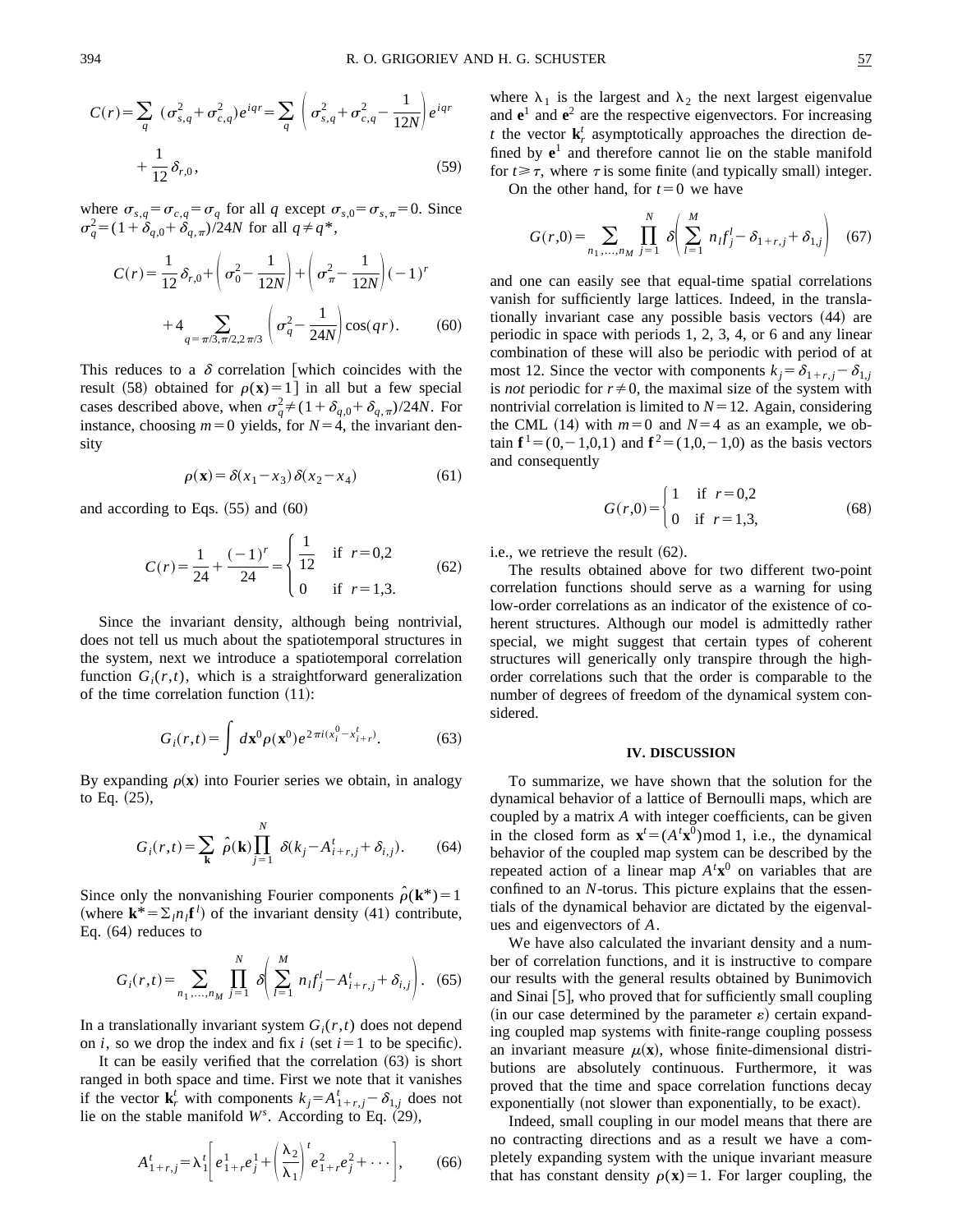invariant measure might still exist, but might not be absolutely continuous due to the fact that large coupling often causes the appearance of contracting directions even if the isolated local maps  $f(x)$  are expanding. For certain values of control parameters, however, the invariant measure disappears, giving way to the continuum of ergodic components, selected by the choice of initial conditions. Although our model suggests that the existence of the central manifold is the crucial ingredient in the violation of ergodicity, it remains to be seen whether it constitutes the necessary condition in general.

We find that the invariant density  $\rho(x)$  of the system (15) displays Fourier coefficients that are different from zero, i.e.,  $\rho(\mathbf{x})$  is nonconstant, whenever the stable manifold of the zero wave vector contains a nonempty basis of directions  $f^j$  with mutually rational components, generating an infinite asymptotically contracting set of wave vectors. For nearestneighbor couplings in a one-dimensional lattice  $\boxed{\text{given by the}}$ matrix  $(16)$  the maximal number of such basis vectors is six (two for ergodic dynamics).

The standard spatial correlation function  $C(r)$  for the model with nearest-neighbor couplings is given by  $C(r) = (1/12) \delta_{r,0}$  for almost any combination of control parameters. A few special cases exist, however, for sufficiently small lattices, where the spatial correlations are different. We can interpret this result by noting that the order of the correlation function, i.e., 2, is indeed comparable to the length of the lattice with nontrivial correlations, i.e.,  $N \leq 4$ . Nevertheless, *C*(*r*) always vanishes at sufficiently large distances, which is consistent with  $[5]$ .

Furthermore, it is rather interesting to note that both the Lyapunov spectrum and (for sufficiently large lattices) the spatial correlation function not only can be calculated exactly, but do not depend on the initial conditions for arbitrary values of system parameters, even when the dynamics of the system is not ergodic. Such dynamical invariants, although not universal, should be very helpful in describing nonergodic dynamical systems.

The invariant density and the spatial correlation function of the model considered here display little structure compared to the Lyapunov spectrum, which is, for the nearestneighbor coupling, given by  $\Lambda_q = \ln |m+2n \cos(q)|$ . This result shows that the time-averaged spatial behavior is *not* simply a straightforward reflection of the Lyapunov spectrum (see related works listed in  $[13]$ ).

We have also calculated the measurable spatiotemporal correlation function  $G(r,t)$  for the translationally invariant model and shown that it too is short ranged in both space and time for arbitrary coupling matrix *A*. This suggests that space and time correlations can decay exponentially or faster even in the systems with global coupling.

Summing up the main points, we might suggest that there exists a class of spatiotemporally chaotic systems that display no coherent structures in certain regions of parameter space. However, even if the coherent structure is present, the spatiotemporal correlations might decay subexponentially or even show  $\delta$  correlations. In the latter case higher-order correlation functions are necessary to discover the coherent structure.

Furthermore, we can suggest that the dynamics of certain spatiotemporally chaotic systems could lose the ergodicity property on some hypersurface of the parameter space. When this happens, the Lyapunov spectrum and finite-dimensional spatiotemporal correlation functions could provide us with initial-condition-independent information about the system dynamics.

Let us finally point out several directions of further research. One open problem is the extension of our results to higher dimensions and to couplings that have a longer range. In the one-dimensional case the eigenvectors remain also valid for longer-ranged couplings; only the eigenvalues change. This means that a model with a long but finite range will have no more structure in the invariant density than the short-ranged model. This is of course a peculiarity of the Bernoulli shift map, but should again be taken as a warning for making conclusions from the spatial range of the coupling onto the observable spatial patterns.

Although our solution for the dynamics and the correlation functions does hold for general dimensions, it would be interesting to see what the restrictions on the wave vectors that generate the basis of the invariant density look like in two and three dimensions. The study of the model with noninteger coupling and expansion rates using a sort of perturbation technique around an exact solution also seems promising.

Finally, one could investigate the dynamical behavior of a system, whose time dependence is given *a priori* by Eq.  $(20)$ for matrices *A* with *noninteger* elements. By doing so one will lose the property of the original map that relation  $(17)$ holds step by step, although the trajectories generated by Eq.  $(20)$  are well defined.

# **ACKNOWLEDGMENTS**

The authors thank M. C. Cross for the careful reading of the manuscript. H.G.S. thanks C. Koch for the kind hospitality extended to him at Caltech and the Volkswagen Foundation for financial support. This research has also been partially supported by the NSF through Grant No. DMR-9013984.

- [1] U. Frisch, *Turbulence* (Cambridge University Press, New York, 1995).
- [2] H. G. Schuster, *Deterministic Chaos*, 3rd ed. (VCH, New York, 1995); J. L. McCauley, *Chaos, Dynamics and Fractals* (Cambridge University Press, New York, 1993).
- [3] K. Kaneko, Prog. Theor. Phys. **72**, 480 (1984); I. Waller and K. Kapral, Phys. Rev. A **30**, 2047 (1984); J. Crutchfield, Physica D 10, 229 (1984).
- [4] K. Kaneko, Chaos 2, 279 (1992); *Coupled Map Lattices*, edited by K. Kaneko (World Scientific, Singapore, 1992).
- [5] L. A. Bunimovich and Ya. G. Sinai, Nonlinearity 1, 491 (1988); in *Theory and Applications of Coupled Map Lattices*, edited by K. Kaneko (Wiley, New York, 1993).
- [6] A. Politi and G. R. Puccioni, Physica D **58**, 384 (1992); K. Kaneko, Phys. Lett. A 139, 47 (1989).
- [7] V. I. Arnold and A. Avez, *Ergodic Problems of Classical Me-*